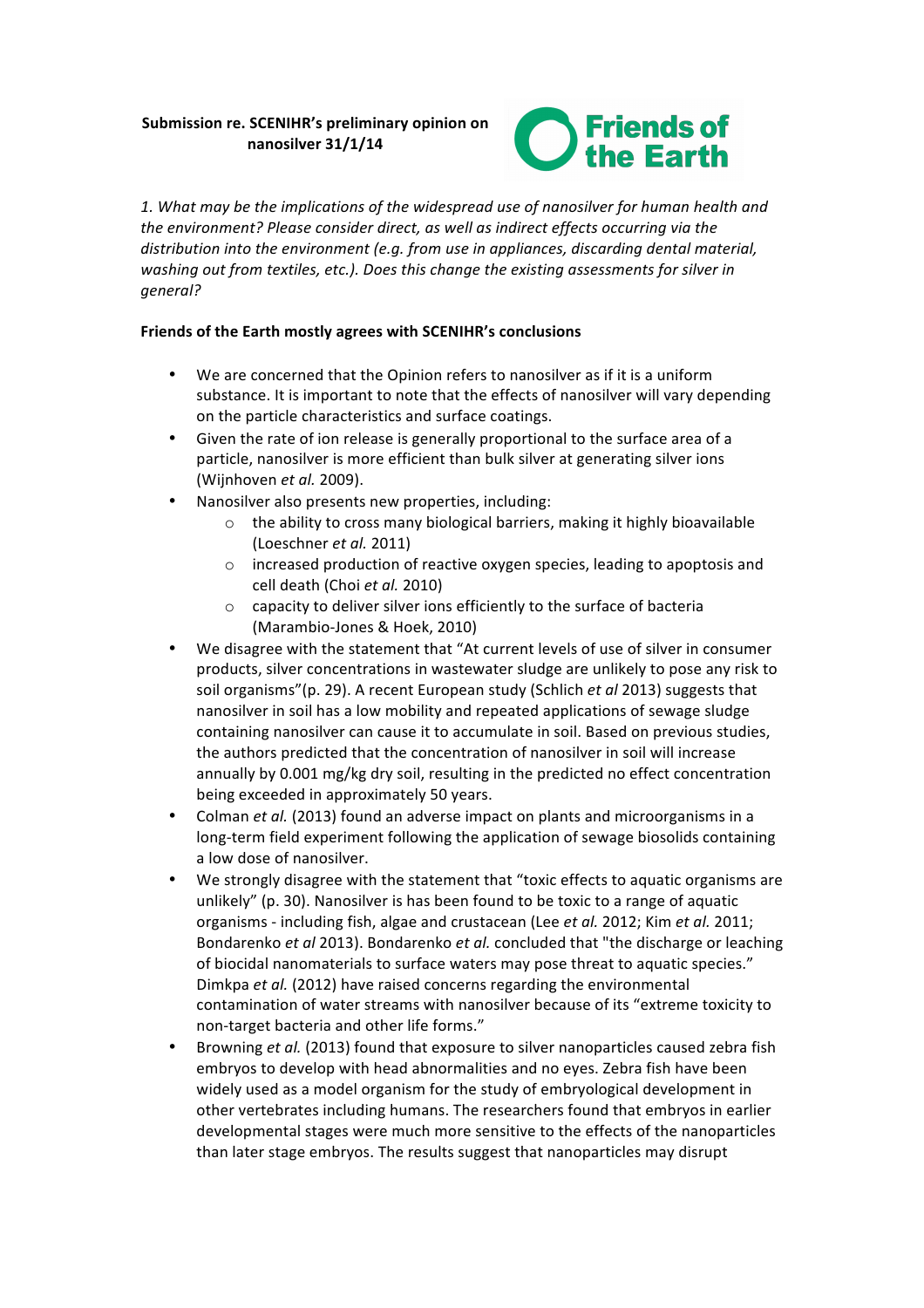important developmental processes such cell signaling and gene transcription, creating downstream effects upon embryonic development.

- Abbott Chalew et al. (2013) found that conventional treatment resulted in 2-20% of nanosilver or its dissolved ions remaining in finished water. The study concluded that the use of nanoparticles in consumer products is resulting in nanoparticles in drinking water sources and that treatment may not remove them.
- A US Court recently found that exposure to nanosilver in consumer products was 'ubiquitous' and unavoidable because of lack of labelling and that as a result toddlers were being put at risk (*NRDC* v *EPA*, US Court of Appeals for the Ninth Circuit 2013)
- The German Federal Institute for Risk Assessment (BfR 2010) has recommended manufacturers "avoid the use of nanoscale silver or nanoscale silver compounds in *foods* and everyday products until such time that the data are comprehensive *enough to allow a conclusive risk assessment which would ensure that products are* safe for consumer health."
- We believe that a precautionary approach should be taken to the regulation of nanosilver. Lack of evidence of harm due to data gaps should not be used as an excuse for regulatory inaction.

2. Could the widespread use of nanosilver, in particular in medical care and in consumer *products, increase the risk of selecting silver resistant micro-organisms? Could the* widespread use of nanosilver create cross-resistance in micro-organisms?

### Friends of the Earth mostly disagrees with SCENIHR's conclusions

- We mostly agree with the relevance of information included in the report, we disagree with the conclusions drawn by the SCENIHR.
- In particular, we disagree with SCENIHR's conclusion that there is a paucity of information on the bacterial resistance mechanisms to silver nanoparticles. In 2001, scientists identified the set of genes primarily responsible for silver resistance in bacteria - the sil operon (Gupta et al. 2001). This information provided researchers with the ability to rapidly identify bacterial isolates with levels of resistance to silver.
- Silver resistance in bacteria following the clinical use of silver has been well documented in the literature e.g. Merlino & Kennedy (2010).
- McArthur *et al.* (2012) have warned that "continued use of [antimicrobial textiles] *could* result in increased and widespread resistance to specific antimicrobials, especially metals, with an increased resistance to antibiotics. Such increases have the potential to find their way into bacterial populations of human pathogens leading to *serious and unintended public health consequences."*
- Stokes and Gillings (2011) explain that "selection in stressed environments with respect to such compounds as heavy metals are enriched with antibiotic resistance genes". Thus, the selection of bacteria with silver resistance, also simultaneously selects for other antimicrobial and antibiotic resistance genes. Furthermore, once bacteria have already expressed resistance to these antimicrobials, it is expected that the ongoing usage of these and other antimicrobials will continuously increase levels of resistance to these antimicrobials and antibiotics.
- Resistance genes to silver have been found on a range of plasmids, notorious for containing multiple antibiotic resistance genes (Gupta et al. 2001; Silver 2003; Merlino & Kennedy 2010). Baker-Austin et al. (2006) have concluded that metal contamination "represents a long-standing, widespread and recalcitrant selection pressure with both environmental and clinical importance that potentially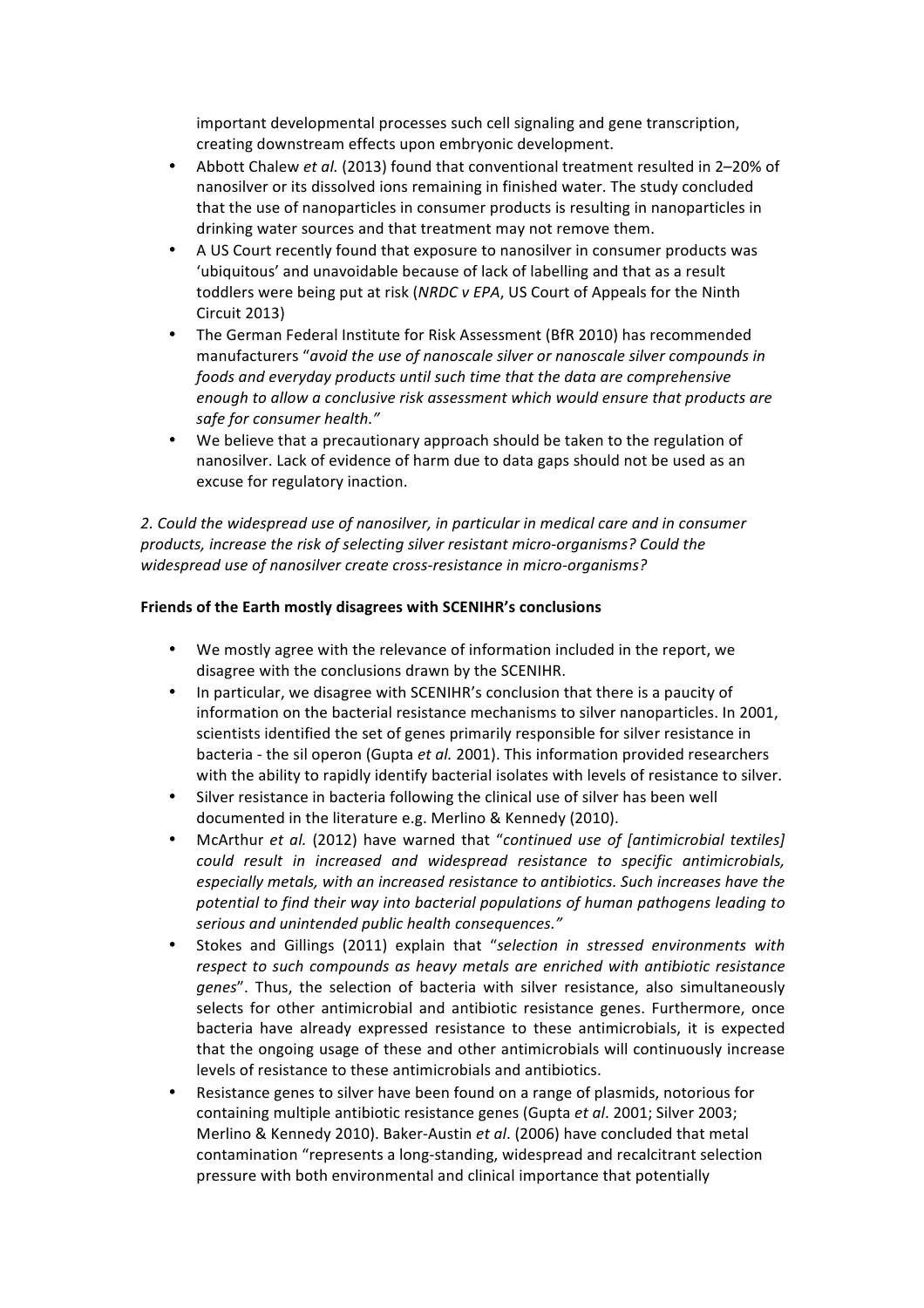contributes to the maintenance and spread of antibiotic resistance factors."

- A number of clinically-relevant investigations into the incidence of resistant bacteria and bacterial resistance outbreaks, particularly among Gram negative bacteria, demonstrate the connection between resistance to biocidal metals (including silver) and common antibiotics on identical mobile genetic elements such as plasmids (Sandegren et al. 2012; Kremer & Hoffmann 2012; Sutterlin et al. 2011; Johnson et al. 2006)
- Qiu et al. (2012) investigated the ability of different nanomaterials to promote the transfer of the multiresistance IncP plasmid RP4. Qui and coauthors found that all tested nanomaterials strongly promoted plasmid transfer, with the authors suggesting an important role in oxidative stress damaging cell membranes, promoting the transfer of genes and nutrients (the "SOS response"). It is believed that nanosilver similarly kills bacteria primarily through this mechanism of oxidative stress damage to cell membranes (Wijnhoven *et al.*, 2009). While the study didn't specifically look at nanosilver, it is reasonable to believe nanosilver will promote the transfer of plasmids in a similar manner.
- Mijnendonckx *et al.* (2013) have raised concerns that "the extensive use of silverbased products will increase the release of silver in the environment, putatively inducing the dissemination of silver resistance (and thereby cross-resistance to antibiotics)".
- A large and growing body of scientific evidence supports the contention that the unrestricted use of nanosilver will drive the further generation and spread of antibiotic resistance in human pathogens (e.g. Reidy *et al.* 2013). Given the high likelihood that nanosilver will further contribute to the pool of bacteria resistant to antimicrobials we believe the only appropriate action is to restrict the use of nanosilver to critical clinical applications and patients.

3. To what extent may the widespread use of nanosilver and the possible increase of *resistant micro-organisms reduce the nanosilver's efficacy?* 

### Friends of the Earth mostly disagrees with SCENIHR's conclusions

- While we mostly agree with the relevance of information included in the report, we disagree with the conclusions drawn by the Scientific Committee.
- There is a growing body of evidence that suggests that the widespread use of nanosilver is likely to result in an increase in resistant micro-organisms, thus reducing the efficacy of nanosilver as an antimicrobial (Crocetti & Miller 2011).
- Similar to the well-understood problem of patients not finishing a course of antibiotics, the low level usage of any antimicrobial can stimulate the spread of resistance genes to that antimicrobial (and other antimicrobials  $-$  including antibiotics - through co-selection). The induction of bacterial resistance mechanisms following exposure to a low concentration of antimicrobials (biocides) has been reported in a number of studies for a number of antimicrobials (SCENIHR 2009). Similarly, the sub-optimal use of therapeutic antimicrobials for animals, in particular under-dosage, can enhance the development of AMR (European Commission 2011).
- After investigating three biocides, widely used in the food industry, Capita et al. (2013) concluded "the use of biocides at sub-inhibitory concentrations could represent a public health risk".
- Experts recognise that to minimise development of resistant bacteria in clinical settings, wound dressings must release high levels of silver ions, in an attempt to kill all bacteria present (Chopra, 2007). Concentrations of silver ions lower than 15  $\mu$ g/L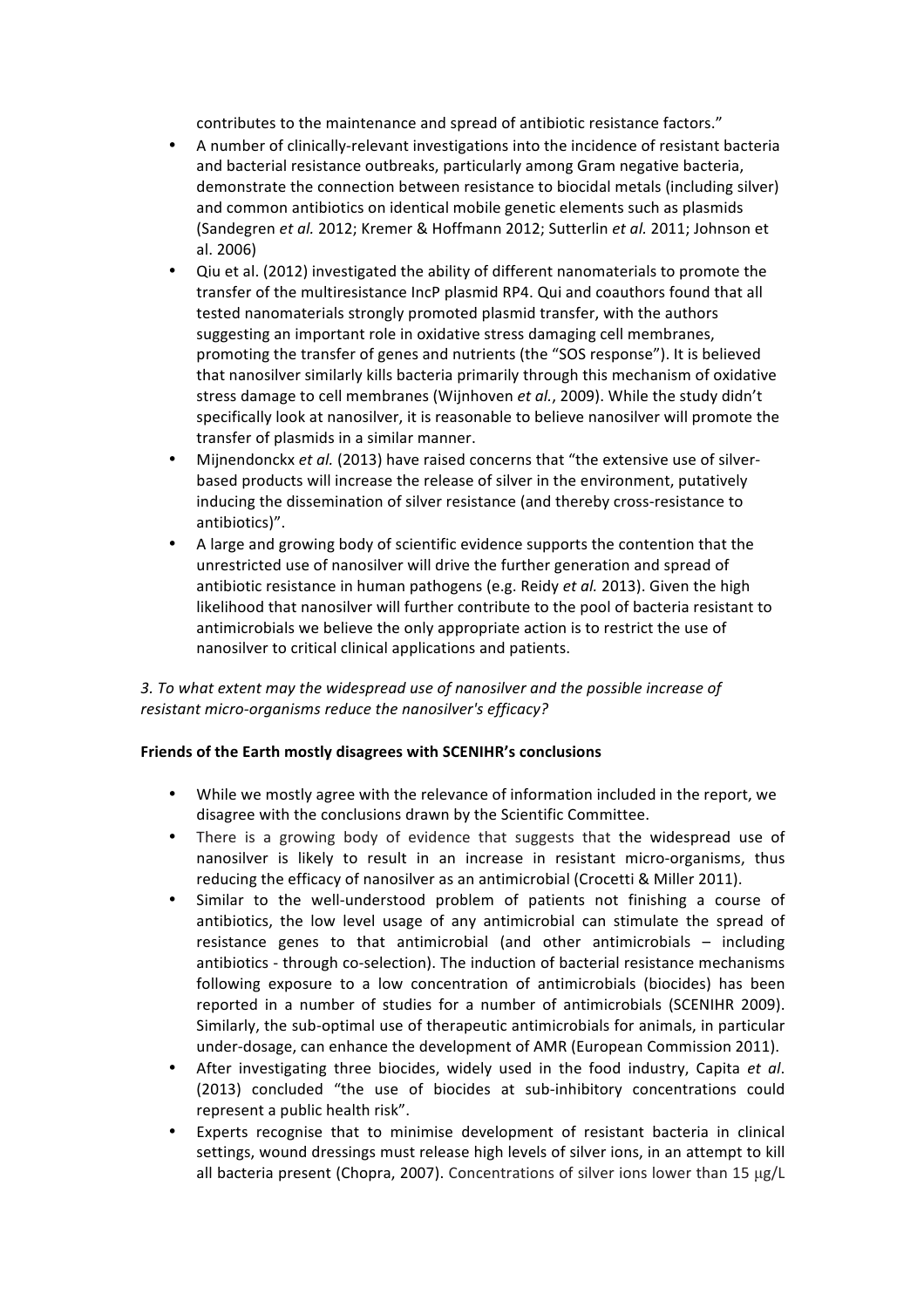have recently been reported to even boost bacterial growth instead of arresting it (Xiu et al., 2012), a response that resembles suboptimal treatment with antibiotics, which creates resistant microbes.

- A recent study (Gunawan *et al.* 2013) reported for the first time that *Bacillus* spp. could develop resistance to nanosilver cytotoxicity upon exposure. The study found that the induced effects of adaptation in the forms of nanosilver and enhanced growth were stable. In other words the effects were still present even upon discontinuation of nanosilver exposure. The authors raised concerns that "this inherent ability of the ubiquitously-occurring *Bacillus sp.* may pose adverse implications to the increasingly wide use of antimicrobial nanosilver, and the environment."
- In hospital settings, nanosilver is used extensively for wound management, particularly for the treatment of burns, ulcers (rheumatoid arthritis-associated leg ulcers, diabetic ulcers, etc.), toxic epidermal necrolysis, healing of donor sites and for meshed skin grafts (Wijnhoven *et al.* 2009).
- Reidy et al. (2013) have raised concerns regarding the overuse of nanosilver and the potential for bacterial resistance to develop. They have called for a risk-benefit analysis for all nanosilver applications and eventually restrictions of the uses where a clear benefitr cannot be demonstrated.
- At a conference held at the BfR in 2012 it was widely agreed that the use of silver may lead to the selection of silver resistant bacteria
- Given the clinical value of nanosilver and the likely increase in resistant microorganisms that will result from the widespread use of nanosilver we believe it is appropriate to restrict the use of nanosilver to critical clinical applications and patients.
- Overall we strongly disagree with the conclusion of the Scientific Committee that "it is not possible to estimate at this time whether or not resistance will increase and spread in view of a more widespread use of nanosilver in products". Rather, we argue that from the new body of research, it is easy to conclude it is highly likely that the widespread use of nanosilver will increase the incidence of resistant microorganisms, thus reducing the efficacy of nanosilver.

### 4. Are there any other safety, health and environmental effects of nanosilver?

### Friends of the Earth mostly disagrees with SCENIHR's conclusions

- While we mostly agree with the relevance of information included in the report, we believe that the Scientific Committee has grossly underestimated the potential effect that the widespread use of nano-silver may have on ecosystems.
- Discussion of the potential interaction of nanosilver with other pollutants is also missing from the Opinion.
- The Opinion makes a number of references to silver exposure. Nanomaterials can have markedly different properties to bulk forms of the same material. It is therefore not acceptable to use the results of the hazard assessment of bulk silver to evaluate the eco- and human toxicity of nanosilver. (US EPA SAP report 2010; Sass and Wu 2013).
- Colman *et al.* (2013) found that, in addition to having an adverse impact on plants and microorganisms, the application of sewage biosolids containing a low dose of nanosilver also led to an increase in nitrous oxide  $(N_2O)$  fluxes. This is significant since nitrous oxide is a notorious greenhouse gas, with 296 times the global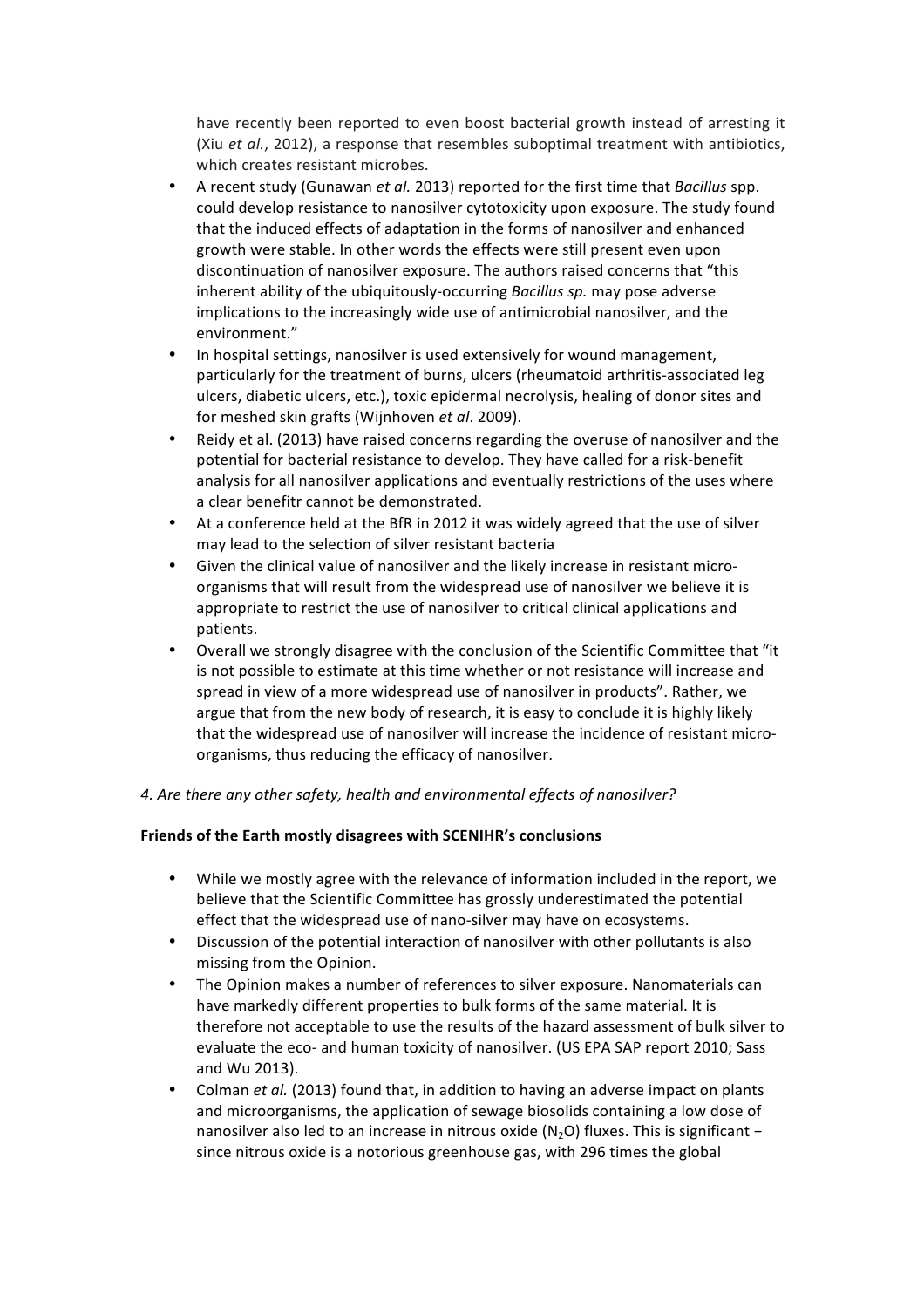warming potential of carbon dioxide. It is also the dominant stratospheric ozone depleting substance.

- Nanosilver is especially toxic to heterotrophic (ammonifying/ nitrogen fixing) and chemolithotrophic bacteria. Chemolithotropic bacteria belong to the lithotropic family of microbes and consume inorganic material. These organisms liberate many crucial nutrients, and are essential in the formation of soil. Ratte (1999) showed that silver ions inhibit enzymes needed by nitrifying bacteria.
- The toxic effect of silver on bacteria also appears to disrupt denitrification processes, with the potential to cause ecosystem-level disruption (Throback et al. 2007).
- Silver can readily bioaccumulate in aquatic organisms (Wijnhoven *et al.* 2009) and accumulates especially strongly in saltwater. Rapid uptake of silver in seawater has been observed in phytoplankton and marine invertebrates, even when few free silver ions are present. Concentrations of silver in phytoplankton have been 10,000 to 70,000 times higher than the concentration of silver in the surrounding water. As many of these organisms are eaten, the silver is then passed up the food chain (Luamo 2008).
- Colman *et al.* (2013) found that several plant species were able to take up silver from nano-silver in soils. This suggests a potential route for nano-silver from sewage waste to enter into the food chain, where it will likely bioaccumulate.
- Preliminary evidence suggests that the incineration of nanomaterials may catalyse the formation of other pollutants (Holder *et al.* 2013). Vejerano *et al.* (2013) reported that the emission of PAHs or chlorinated furans was higher when nanomaterials (including nanosilver) were part of the waste. The incineration of nanosilver could therefore increase the production of by-toxic products.
- The US National Research Council (2013) argues that "inventories are needed that describe what ENMs [Engineered Nanomaterials] are being produced, how they are being used, and what their forms are along the value chain." A mandatory register of nanomaterial use would help regulators determine the quantities and types of nanomaterials currently being produced. This is vital both to characterise the risk associated with nanomaterial pollution, and to develop successful strategies to prevent it.

### **References**

Abbott Chalew, T.E. *et al.* (2013) Evaluating Nanoparticle Breakthrough during Drinking Water Treatment, *Environmental Health Perspectives*, 121(10):1161-1166.

Baker-Austin C, Wright MS, Stepanauskas R, McArthur JV. (2006) Co-selection of antibiotic and metal resistance. *Trends Microbiol* **14(4)**: 176-82.

BfR (2010) Opinion 024/2010: BfR recommends that nanosilver is not used in foods and everyday products.

Bondarenko, O. *et al* (2013) Toxicity of Ag, CuO and ZnO nanoparticles to selected environmentally relevant test organisms and mammalian cells *in vitro*: a critical review, *Arch Toxicol,* 87:1181–1200.

Capita, A. et al. (2013) Response of E. coli to sub-lethal doses of biocides, *Appl. Environ. Microbiol.* doi:10.1128/AEM.02283-13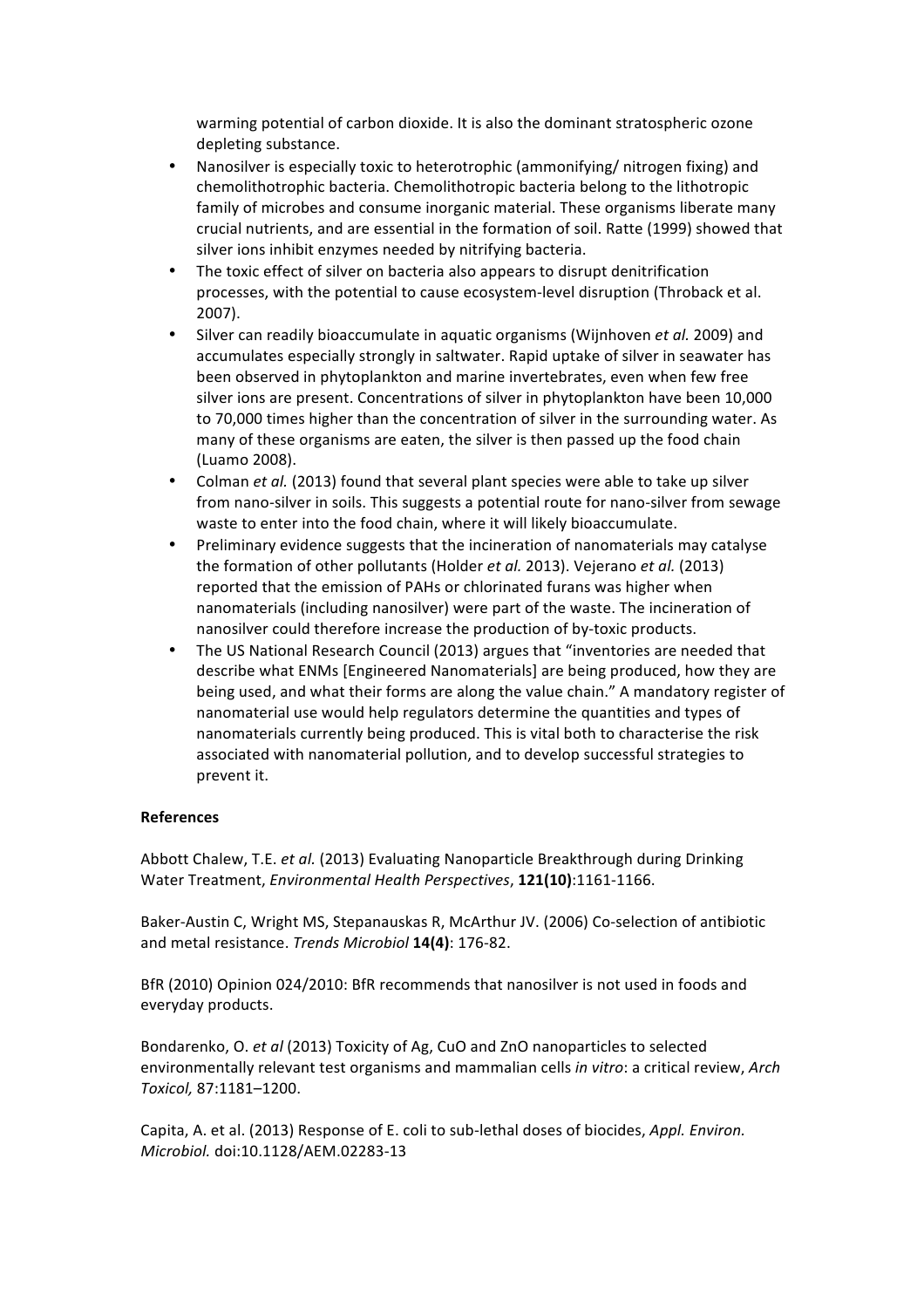Choi, J.E., Kim S., Ahn J.H., Youn P., Kang JS, Park K, Yi J, Ryu DY. (2010) Induction of oxidative stress and apoptosis by silver nanoparticles in the liver of adult zebrafish. Aquat Toxicol. **100(2):**151-159.

Chopra, I. (2007) The increasing use of silver-based products as antimicrobial agents: a useful development or cause for concern? *Journal of Antimicrobial Chemotherapy* 59: 587-590.

Colman, B.P. *et al.* (2013) Low Concentrations of Silver Nanoparticles in Biosolids Cause Adverse Ecosystem Responses under Realistic Field Scenario, *PLOS ONE,* **8(2)**:1-10.

Crocetti, G.R. & Miller, G. (2011) *Nanosilver: Policy failure puts public health at risk*. Friends of the Farth Australia.

European Commission (2011) COMMUNICATION FROM THE COMMISSION TO THE EUROPEAN PARLIAMENT AND THE COUNCIL: Action plan against the rising threats from Antimicrobial Resistance, http://eurlex.europa.eu/LexUriServ/LexUriServ.do?uri=COM:2011:0748:FIN:EN:HTML 

Gunawan, C. *et al.* (2013) Induced adaptation of Bacillus sp. to antimicrobial nanosilver. *Small* **9**: 3554-3560.

Gupta, A. *et al.* (2001) Silver resistance genes in plasmids of the IncHII incompatibility group and on the Escherichia coli chromosome. *Microbiology* 147, 3393-3402.

Holder, A. L. et al. (2013) Nanomaterial disposal by incineration. *Environmental Science: Processes Impacts* **15(9)** 1652-1664.

Johnson T.J., Wannemeuhler Y.M., Scaccianoce J.A., Johnson S.J., & Nolan L.K. (2006) Complete DNA Sequence, Comparative Genomics, and Prevalence of an IncHI2 Plasmid Occurring among Extraintestinal Pathogenic *Escherichia coli* Isolates. Antimicrob. Agents *Chemother.* **50(11)**:3929

Kim, J., Kim, S. & Lee, S. (2011) Differentiation of the toxicities of silver nanoparticles and silver ions to the Japanese medaka (*Oryzias latipes*) and the cladoceran daphnia magna. *Nanotoxicology*, **5(2):** 208-214.

Kremer A.N. & Hoffmann H. (2012) Subtractive Hybridization Yields a Silver Resistance Determinant Unique to Nosocomial Pathogens in the *Enterobacter cloacae* Complex, *J. Clin. Microbiol*, **50 (10***) 3249-3257.*

Loeschner, K., N. Hadrup, K. Qvortrup, A. Larsen, X. Gao, U. Vogel, Al Mortensen, H.R. Lam and E.H. Larsen, (2011) Distribution of silver in rats following 28 days of repeated oral exposure to silver nanoparticles or silver acetate, *Particle Fibre Toxicol.* 8:18.

Luamo, S. N. (2008) Silver nanotechnologies and the environment: old problems or new *challenges?*, Project on Emergin Nanotechnolgies. Washington D.C. Marambio-Jones C., & Hoek E.M.V. (2010) A review of the antibacterial effects of silver nanomaterials and potential implications for human health and the environment. *J Nanopart Res* **12**: 1531-1551.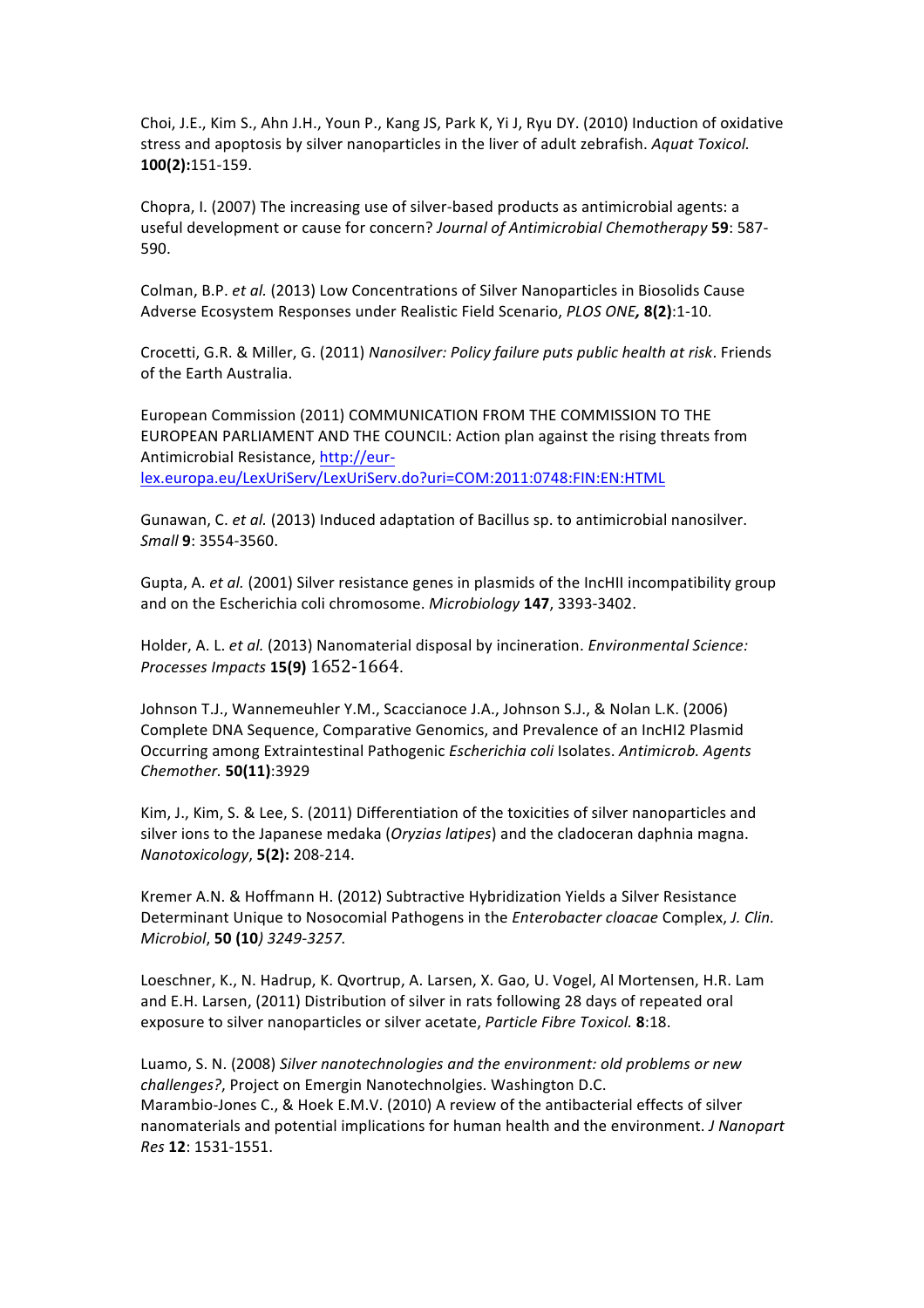Maynard A. (2006) *Nanotechnology: A research strategy for addressing risk*. PEN 3, Washington: Woodrow Wilson International Center for Scholars; http://www.nanotechproject.org/process/assets/files/2707/77\_pen3\_risk.pdf

McArthur J.V., Tuckfield RC & Baker-Austin C. 2012. "Antimicrobial Textiles" In Antibiotic *Resistance, Handbook of Experimental Pharmacology* 

Merlino J. & Kennedy, P. (2010) Resistance to the biocidal activity of silver in burn wound dressings – is it a problem? *Microbiology Australia*, 168-170.

Mijnendonckx, K. et al. (2013) Antimicrobial silver: uses, toxicity and potential for resistance, *Biometals,* **26(4)**:609-621.

NRC (2013) Research Progress on Environmental, Health, and Safety Aspects of Engineered *Nanomaterials*

Qiu Z. *et al.* (2012) Nanoalumina promotes the horizontal transfer of multiresistance genes mediated by plasmids across genera. Proc Natl Acad Sci 109(13):4944-9.

Ratte, H. T. (1999) Bioaccumulation and toxicity of silver compounds: a review, *Environmental Toxicology and Chemistry* **18**: 89-108.

Reidy B. *et al.* (2013) Mechanisms of Silver Nanoparticle Release, Transformation and Toxicity: A Critical Review of Current Knowledge and Recommendations for Future Studies and Applications, Materials 6: 2295-2350.

Sandegren L., Linkevicius M., Lytsy B., Melhus A. & Andersson D.I. (2012) Transfer of an *Escherichia coli* ST131 multiresistance cassette has created a *Klebsiella pneumoniae*-specific plasmid associated with a major nosocomial outbreak. *J Antimicrob Chemother* **67**: 74–83. 

Sass J. & Wu M. (2013) Superficial Safeguards: Most pesticides are approved by flawed EPA *process. An NRDC Issue Brief*. 

SCENIHR (2009) Assessment of the antibiotic resistance effects of biocides.

Schäfer B. (2013) MEETING REPORTS: State of the art in human risk assessment of silver compounds in consumer products: a conference report on silver and nanosilver held at the BfR in 2012, *Arch Toxicol*, **87**:2249–2262.

Silver, S. (2003) Bacterial silver resistance: molecular biology and uses and misuses of silver compounds. *FEMS Microbiology Reviews* **27**:341-354.

Stokes, H. & Gillings, M.R. (2011) Gene flow, mobile genetic elements and the recruitment of antibiotic resistance genes into Gram-negative pathogens, *FEMS Microbiology Reviews* **35(5)**:790-819.

Sutterlin S., Tano E., Bergsten A., Tallberg A., & Melhus A. (2011) Effects of Silver-Based Wound Dressings on the Bacterial Flora in Chronic Leg Ulcers and Its Susceptibility In Vitro to Silver. *Acta Derm Venereol* **91**: 34-39.